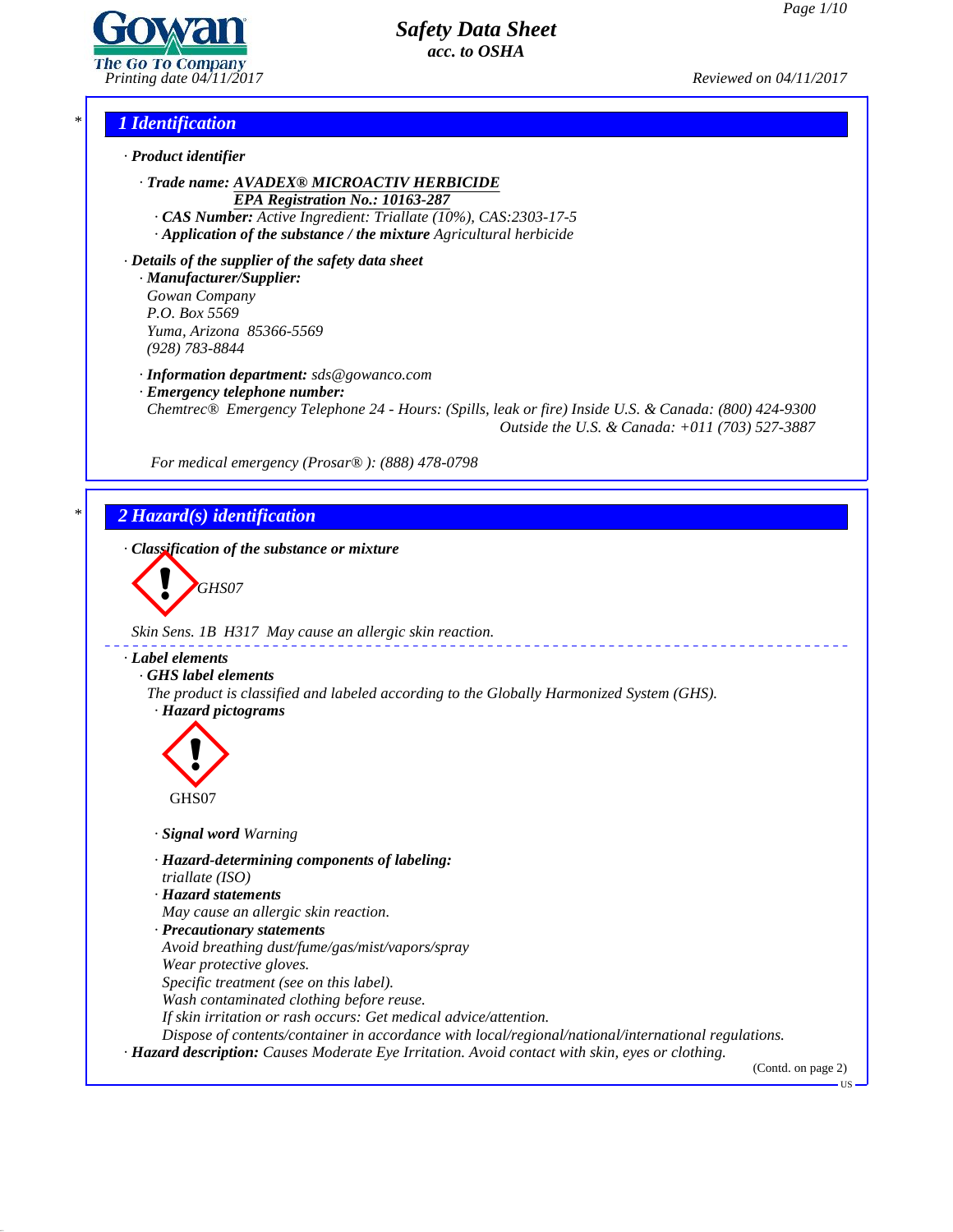*Printing date 04/11/2017 Reviewed on 04/11/2017*



(Contd. of page 1)

*10.0%*

*· Classification system: · NFPA ratings (scale 0 - 4)*



*HAZARD INDEX:*

*4 Severe Hazard*

*3 Serious Hazard*

*2 Moderate Hazard*

*1 Slight Hazard*

*0 Minimal Hazard*

## *· Other hazards*

*· Results of PBT and vPvB assessment*

*· PBT: Not applicable in US.*

*· vPvB: Not applicable in US.*

## *\* 3 Composition/information on ingredients*

## *· Chemical characterization: Mixtures*

*· Description: Mixture of the substances listed below with nonhazardous additions.*

## *· Dangerous components:*

*CAS: 2303-17-5 triallate (ISO)*

⊗ STOT RE 2, H373; ⊗ Aquatic Acute 1, H400; Aquatic Chronic 1, H410; ◇ Acute<br>Tox. 4, H302; Skin Sens. 1, H317

## *\* 4 First-aid measures*

### *· Description of first aid measures*

### *· General information:*

Have the product container or label with you when calling a poison control center or doctor, or going for *treatment.*

*You may also contact 1-888-478-0798 for emergency medical treatment information.*

### *· After skin contact:*

- *• Take of contaminated clothing.*
- *• Rinse skin immediately with plenty of water for 15-20 minutes.*
- *• Call a poison control center or doctor for treatment advice.*

### *· After eye contact:*

- *• Hold eye open and rinse slowly and gently with water for 15-20 minutes.*
- *• Remove contact lenses, if present, after first 5 minutes, then continue rinsing eyes.*
- *• Call a poison control center or doctor for treatment advice.*

### *· After swallowing:*

44.2.1

- *• Call a poison control center or doctor immediately for treatment advice.*
- *• Have person sip a glass of water ifable to swallow.*
- *• Do not induce vomiting unless told to do so by a poison control center or doctor.*
- *• Do not give anything by mouth to an unconscious person.*

### *· Information for doctor:*

*· Most important symptoms and effects, both acute and delayed Unknown*

(Contd. on page 3)

**TIS**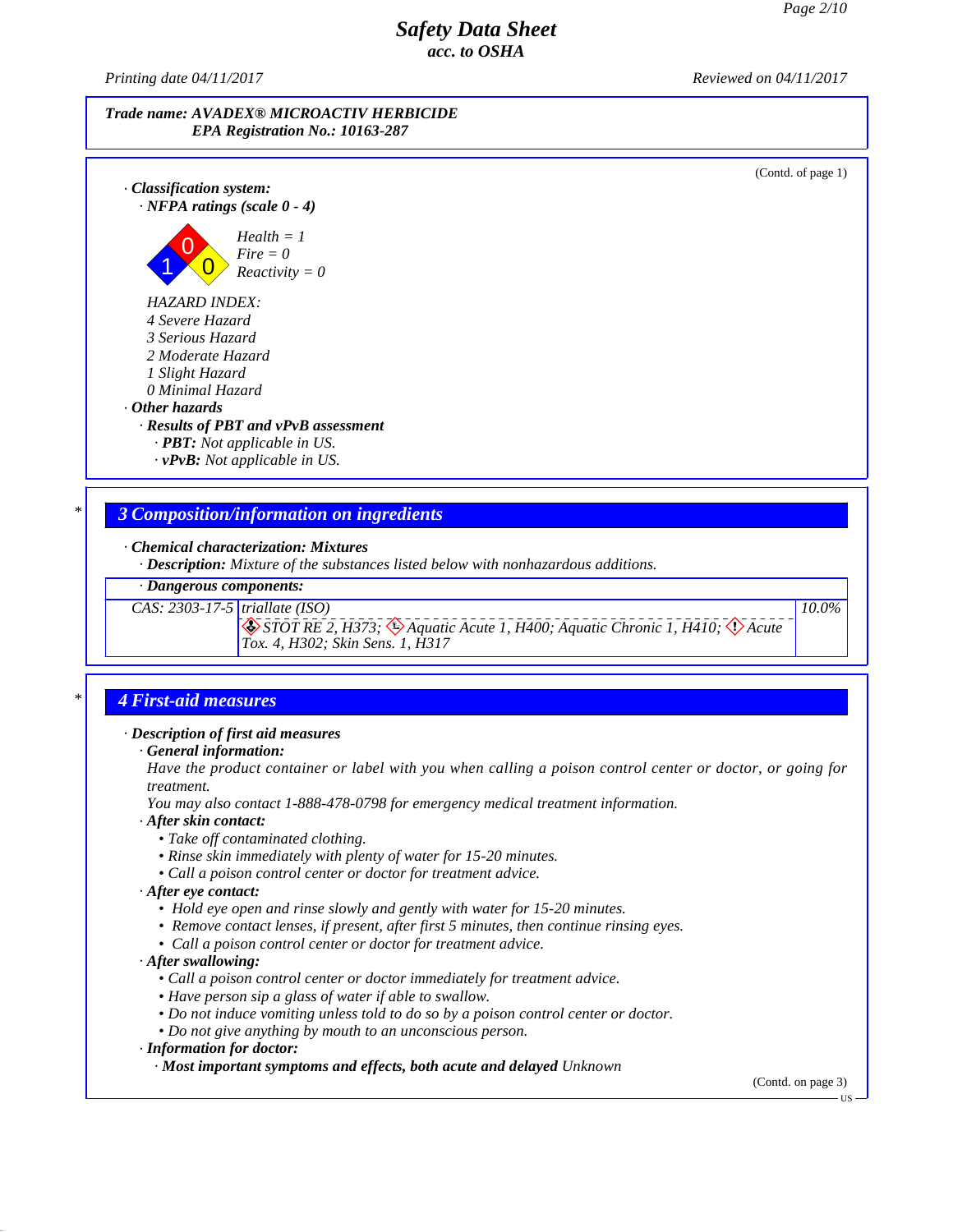(Contd. of page 2)

# *Safety Data Sheet acc. to OSHA*

*Printing date 04/11/2017 Reviewed on 04/11/2017*

*Trade name: AVADEX® MICROACTIV HERBICIDE EPA Registration No.: 10163-287*

*· Indication of any immediate medical attention and special treatment needed None*

*\* 5 Fire-fighting measures*

*· Extinguishing media*

*· Suitable extinguishing agents:*

*CO2, extinguishing powder or water spray. Fight larger fires with water spray or alcohol resistant foam. · Special hazards arising from the substance or mixture*

*Carbon monoxide (CO)*

*Nitrogen oxides (NOx)*

*Phosgene (COCL2)*

*Carbonyl sulphide (COS) Hydrogen chloride (HCl)*

*· Advice for firefighters*

*· Protective equipment: Wear self-contained respiratory protective device.*

## *\* 6 Accidental release measures*

*· Personal precautions, protective equipment and emergency procedures Wear protective equipment. Keep unprotected persons away.*

*· Environmental precautions: Do not allow to enter sewers/ surface or ground water.*

*· Methods and material for containment and cleaning up:*

*Dispose contaminated material as waste according to item 13.*

*· Reference to other sections*

*See Section 7 for information on safe handling. See Section 8 for information on personal protection equipment. See Section 13 for disposal information.*

## *\* 7 Handling and storage*

### *· Handling:*

*· Precautions for safe handling*

*Causes Moderate Eye Irritation. Avoid contact with skin, eyes or clothing. Wash thoroughly with soap and water after handling. Prolonged or frequently repeated skin contact may cause allergic reactions in some individuals.*

*· Information about protection against explosions and fires: Keep ignition sources away - Do not smoke.*

*· Conditions for safe storage, including any incompatibilities*

*· Storage:*

44.2.1

*· Requirements to be met by storerooms and receptacles: Store only in the original receptacle.*

*· Information about storage in one common storage facility: Store away from foodstuf s.*

*· Further information about storage conditions: Keep receptacle tightly sealed.*

*· Specific end use(s) No further relevant information available.*

*\* 8 Exposure controls/personal protection*

*· Additional information about design of technical systems: No further data; see item 7.*

(Contd. on page 4)

US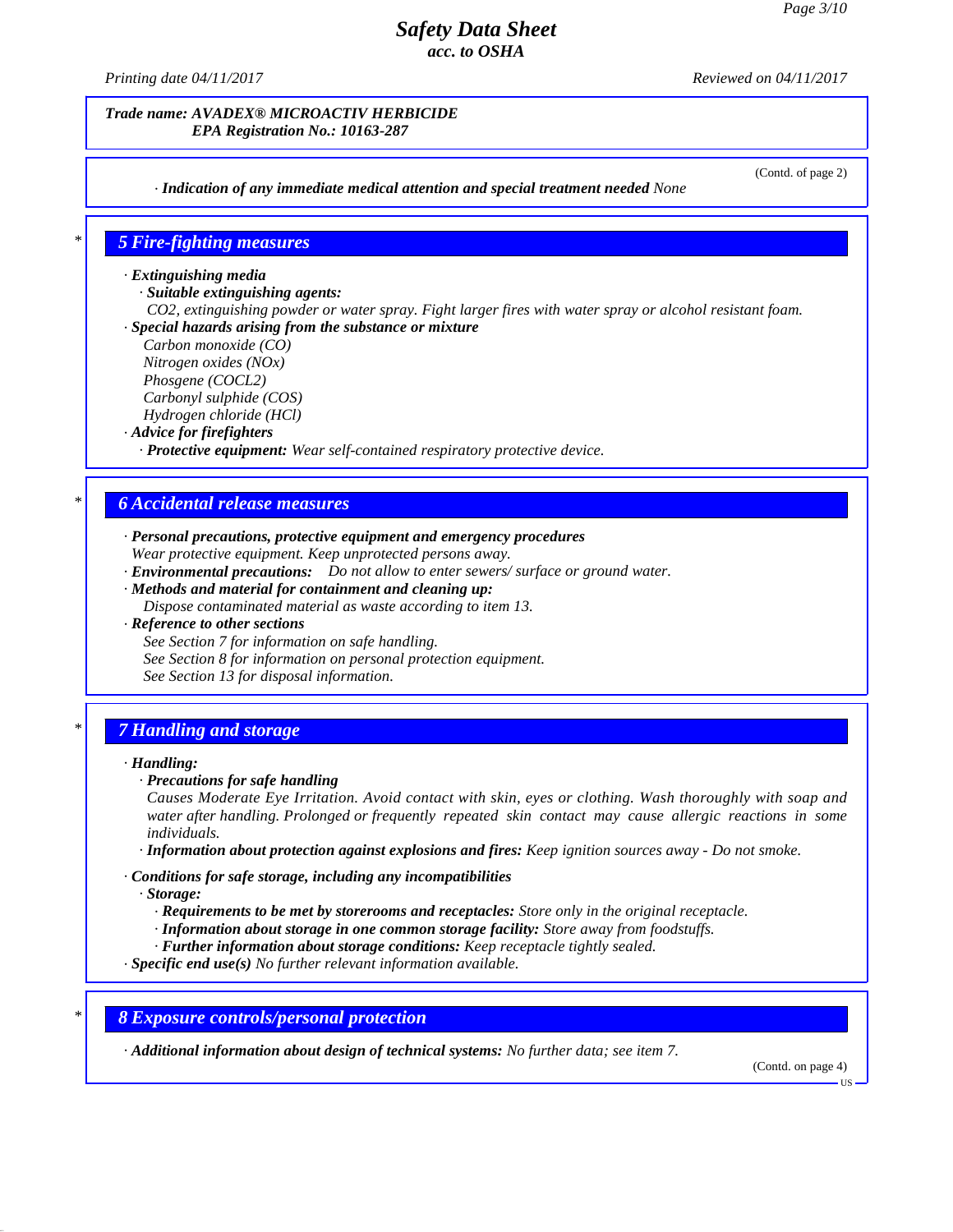*Printing date 04/11/2017 Reviewed on 04/11/2017*

### *Trade name: AVADEX® MICROACTIV HERBICIDE EPA Registration No.: 10163-287*

(Contd. of page 3) *· Control parameters · Components with limit values that require monitoring at the workplace:* The product does not contain any relevant quantities of materials with critical values that have to be monitored *at the workplace. · Additional information: The lists that were valid during the creation were used as basis. · Exposure controls · Personal protective equipment: · General protective and hygienic measures: Wash hands before eating, drinking, chewing gum, using tobacco, or using the toilet. Remove clothing/PPE immediately if pesticide gets inside. Then wash thoroughly and put on clean clothing. Remove PPE immediately after handling this product. Wash the outside of gloves before removing. As soon as possible, wash thoroughly and change into clean clothing. · Breathing equipment:* A NIOSH approved particulate filtering respirator equipped with N, R, or P class filter media. The respirator *should have a NIOSH approval number prefix TC-84A. · Protection of hands: Protective gloves The glove material has to be impermeable and resistant to the product/ the substance/ the preparation. · Material of gloves Chemical-resistant gloves. · Penetration time of glove material* The exact break through time has to be found out by the manufacturer of the protective gloves and has to *be observed. · Body protection: Handlers must wear: Long-sleeved shirt Long pants Shoes plus socks \* 9 Physical and chemical properties · Information on basic physical and chemical properties · General Information · Appearance: · Form: Granulate · Color: Beige-grey · Odor: Sulfur-like · Odor threshold: Not determined. · pH-value: N/A · Change in condition · Melting point/Melting range: Undetermined. · Boiling point/Boiling range: Undetermined. · Flash point: Not applicable.*

*· Flammability (solid, gaseous): Not determined.*

44.2.1

(Contd. on page 5)

US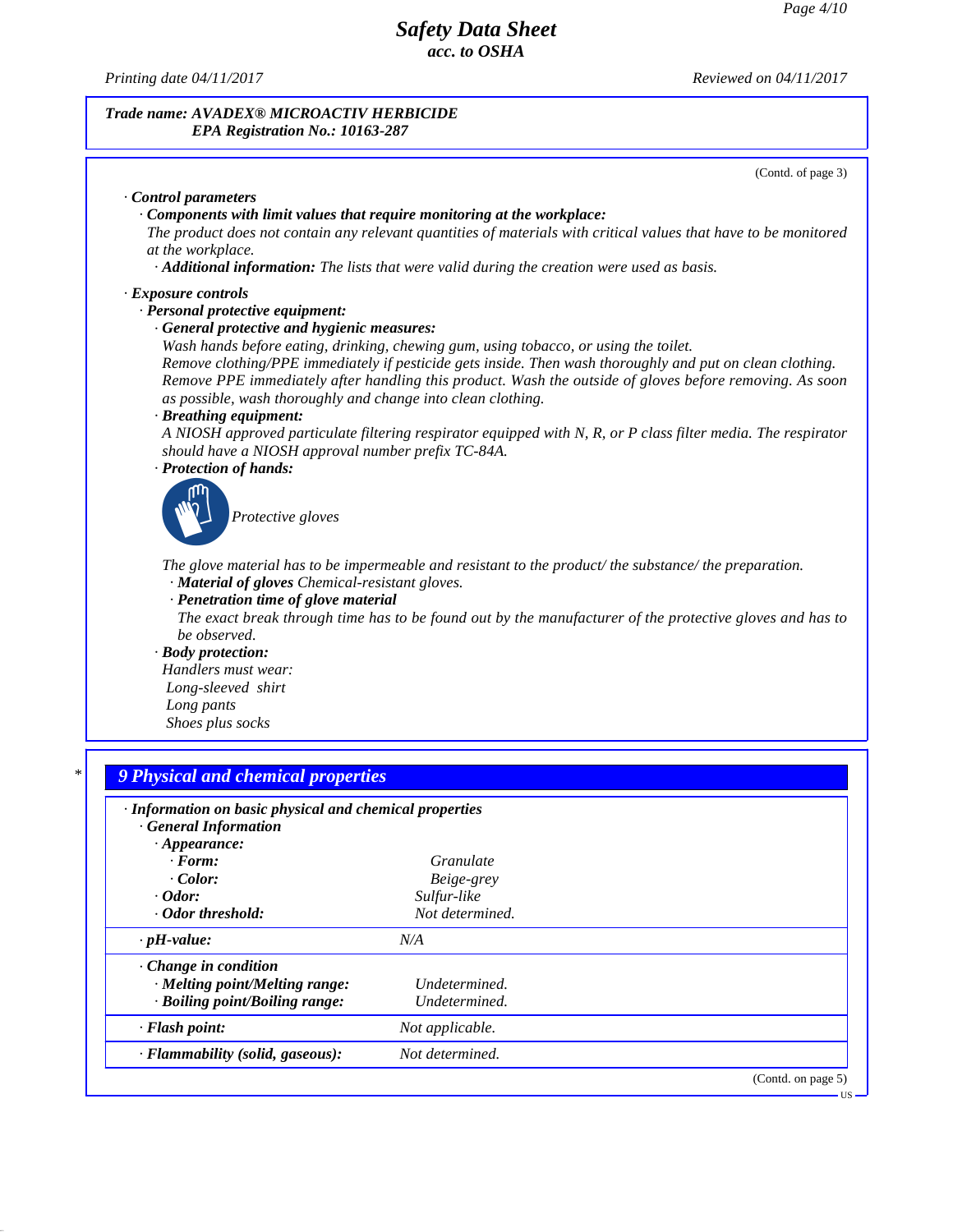*Printing date 04/11/2017 Reviewed on 04/11/2017*

### *Trade name: AVADEX® MICROACTIV HERBICIDE EPA Registration No.: 10163-287*

|                                                            |                                               | (Contd. of page 4) |
|------------------------------------------------------------|-----------------------------------------------|--------------------|
| · Ignition temperature:                                    |                                               |                    |
| · Decomposition temperature:                               | Not determined.                               |                    |
| · Auto igniting:                                           | Product is not self-igniting.                 |                    |
| · Danger of explosion:                                     | Product does not present an explosion hazard. |                    |
| · Explosion limits:                                        |                                               |                    |
| $\cdot$ Lower:                                             | Not determined.                               |                    |
| $\cdot$ Upper:                                             | Not determined.                               |                    |
| · Vapor pressure:                                          | Not applicable.                               |                    |
| $\cdot$ Density:                                           | Not determined.                               |                    |
| · Relative density                                         | Not determined.                               |                    |
| · Vapor density                                            | Not applicable.                               |                    |
| $\cdot$ Evaporation rate                                   | Not applicable.                               |                    |
| · Solubility in / Miscibility with                         |                                               |                    |
| $\cdot$ Water:                                             | Dispersible.                                  |                    |
| · Partition coefficient (n-octanol/water): Not determined. |                                               |                    |
| · Viscosity:                                               |                                               |                    |
| $\cdot$ Dynamic:                                           | Not applicable.                               |                    |
| $\cdot$ Kinematic:                                         | Not applicable.                               |                    |
| $\cdot$ Other information                                  | No further relevant information available.    |                    |

# *\* 10 Stability and reactivity*

*· Reactivity No further relevant information available.*

- *· Chemical stability Stable under normal conditions*
- *· Thermal decomposition / conditions to be avoided: No decomposition if used according to specifications. · Possibility of hazardous reactions No dangerous reactions known.*
- *· Conditions to avoid No further relevant information available.*
- *· Incompatible materials: No further relevant information available.*
- *· Hazardous decomposition products:*

*Carbon monoxide (CO) Nitrogen oxides (NOx) Phosgene (COCL2)*

*Carbon sulphide (COS) Hydrogen chloride (HCl)*

# *\* 11 Toxicological information*

*· Information on toxicological effects*

*· Acute toxicity:*

44.2.1

*· LD/LC50 values that are relevant for classification:*

*Avadex® MicroActiv Herbicide*

*Oral LD50 12000 mg/kg (rat) Dermal LD50 >20000 mg/kg (rabbit)*

(Contd. on page 6)

**TIS**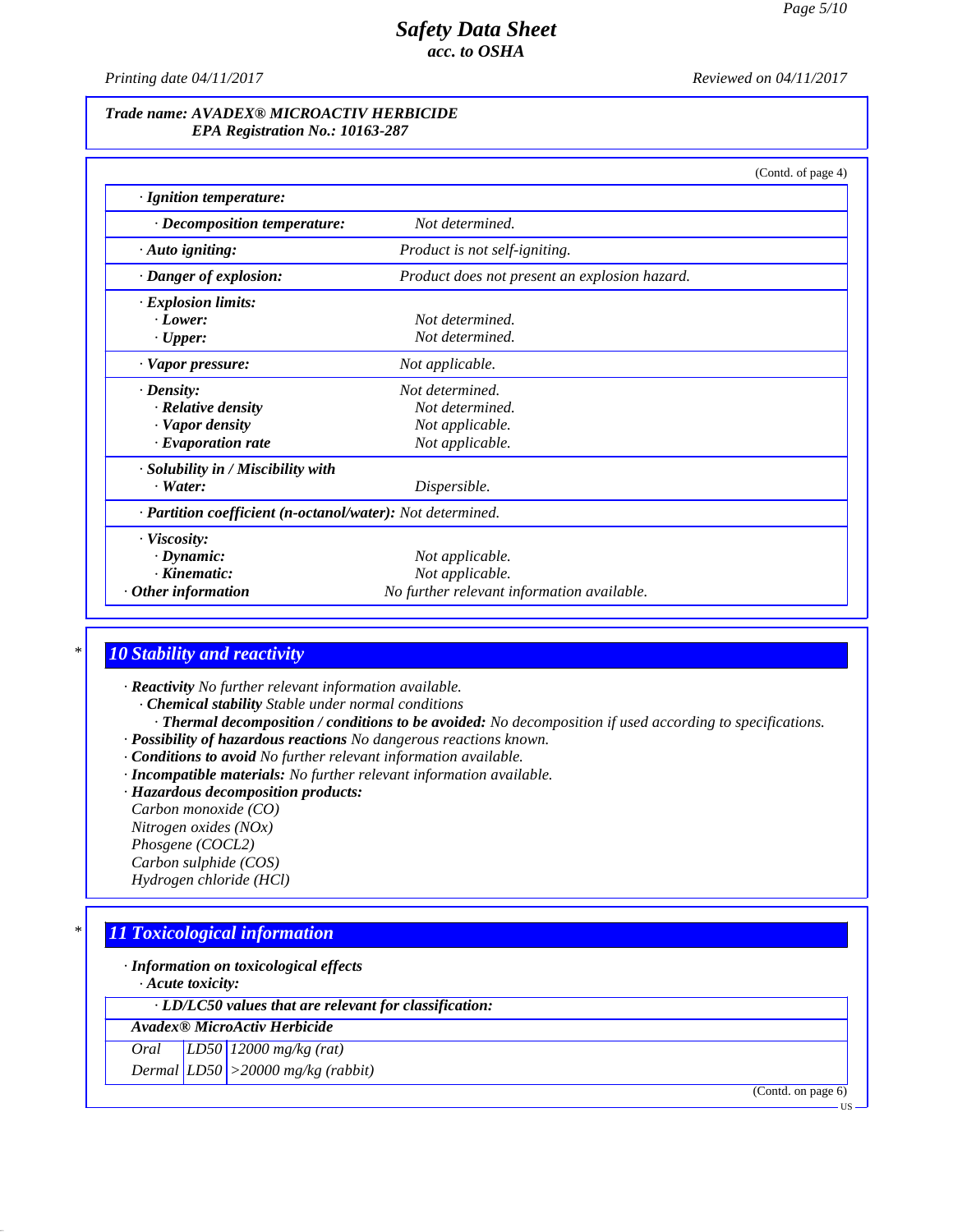*Printing date 04/11/2017 Reviewed on 04/11/2017*

### *Trade name: AVADEX® MICROACTIV HERBICIDE EPA Registration No.: 10163-287*

(Contd. of page 5)

## *· Primary irritant effect:*

*· on the skin: Slightly irritating*

*· on the eye: Slight irritation*

*· Sensitization: Sensitization possible through skin contact.*

### *· Additional toxicological information:*

*The product shows the following dangers according to internally approved calculation methods for preparations:*

*Irritant*

*· Carcinogenic categories*

*· IARC (International Agency for Research on Cancer)*

*None of the ingredients are listed.*

*· NTP (National Toxicology Program)*

*None of the ingredients are listed.*

### *· OSHA-Ca (Occupational Safety & Health Administration)*

*None of the ingredients are listed.*

## *\* 12 Ecological information*

### *· Toxicity*

Do not apply directly to water, to areas where surface water is present, or to intertidal areas below the *mean high water mark. Do not contaminate water when cleaning equipment or disposing of equipment washwaters or rinsate.*

*· Aquatic toxicity: No further relevant information available.*

*· Persistence and degradability No further relevant information available.*

*· Other information:*

*Triallate has properties and characteristics associated with chemicals detected in ground water. The chemical* may leach into ground water if used in areas where soils are permeable, particularly where the water table is *shallow.*

This product has a high potential for runoff for several months or more after application. Poorly draining soils and soils with shallow water tables are more prone to produce runoff that contains this product. A level, well *maintained vegetative buffer strip between areas to which this product is applied and surface water features* such as ponds, streams, and springs, will reduce the potential for contamination of water from rainfall-runoff. Runoff of this product will be reduced by avoiding applications when rainfall is forecasted to occur within 48 *hours.*

#### *· Behavior in environmental systems:*

*· Bioaccumulative potential No further relevant information available. · Mobility in soil No further relevant information available.*

44.2.1

*· Remark: Toxic for fish*

*· Results of PBT and vPvB assessment*

*· PBT: Not applicable.*

*· vPvB: Not applicable.*

*· Other adverse effects No further relevant information available.*

(Contd. on page 7)

 $\overline{US}$   $\longrightarrow$ 

*<sup>·</sup> Ecotoxical effects:*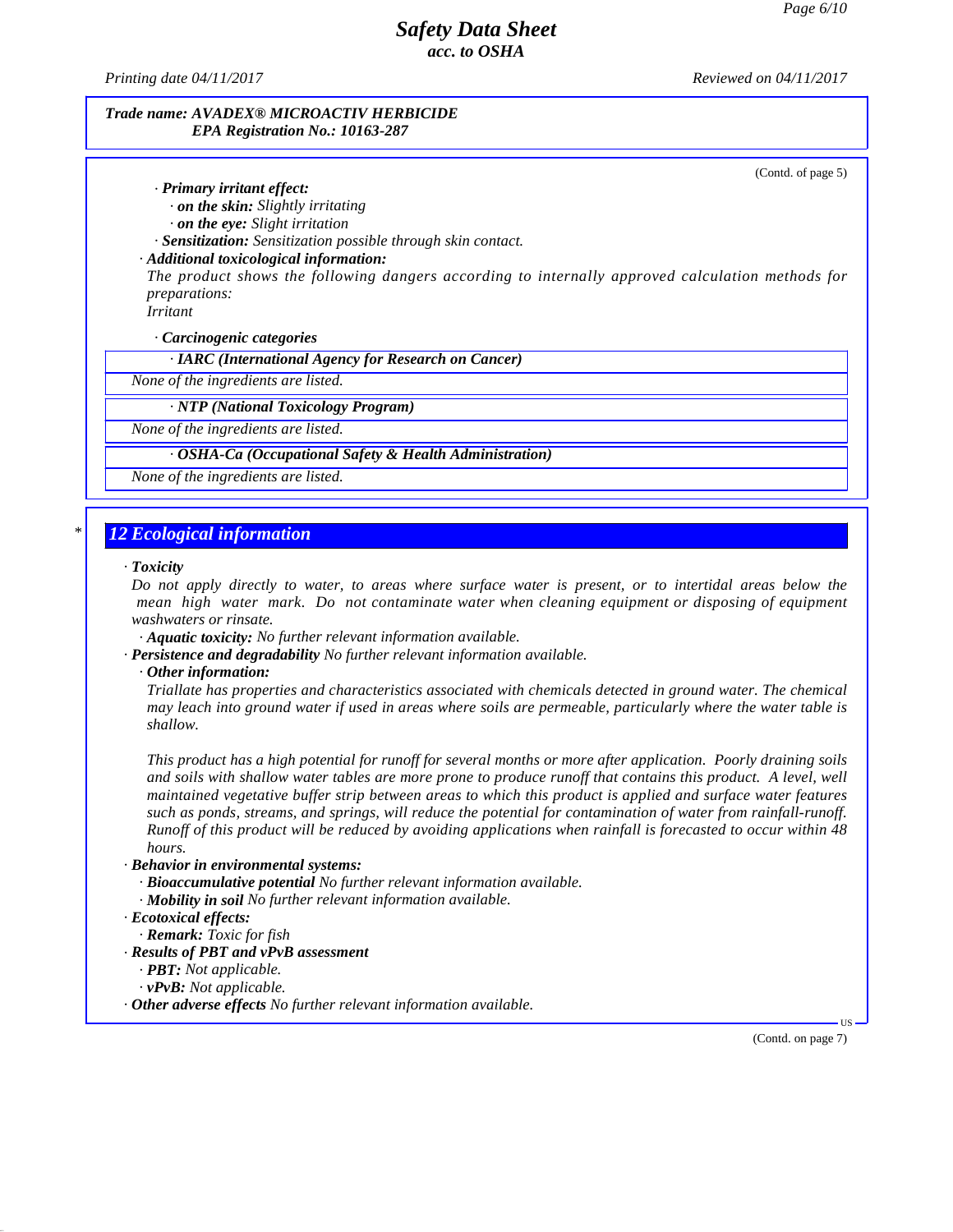*Printing date 04/11/2017 Reviewed on 04/11/2017*

### *Trade name: AVADEX® MICROACTIV HERBICIDE EPA Registration No.: 10163-287*

(Contd. of page 6)

# *\* 13 Disposal considerations*

## *· Waste treatment methods*

### *· Recommendation:*

Wastes resulting from the use of this product that cannot be used or chemically reprocessed should be disposed *of in a landfill approved for pesticide disposal or in accordance with applicable Federal, state or local procedures.*

### *· Uncleaned packagings:*

## *· Recommendation:*

44.2.1

*Nonrefillable container. Do notreuse or refill this container. Emptied container retains vapor and product residue. Observe all labeled safeguards until container is cleaned, reconditioned or destroyed. Completely empty container into transfer or application equipment. Offer for recycling, if available, or dispose of empty* sack in a sanitary landfill or by incineration, or, if allowed by state and local authorities, by burning. If burned, *stay out of smoke.*

| · UN-Number                                                                   |                                                                  |  |
|-------------------------------------------------------------------------------|------------------------------------------------------------------|--|
| $.$ DOT                                                                       | Not regulated                                                    |  |
| $.$ <i>ADR</i>                                                                | Marine Pollutants Exemption (TDG 1.45.1)                         |  |
| · IMDG, IATA                                                                  | <b>UN3077</b>                                                    |  |
| · UN proper shipping name                                                     |                                                                  |  |
| $-ADR$                                                                        | 3077 Environmentally hazardous substances, solid, n.o.s. (tri-   |  |
|                                                                               | allate (ISO))                                                    |  |
| $\cdot$ IMDG                                                                  | ENVIRONMENTALLY HAZARDOUS SUBSTANCE, SOLID,                      |  |
|                                                                               | N.O.S. (tri-allate (ISO)), MARINE POLLUTANT                      |  |
| $\cdot$ <i>IATA</i>                                                           | ENVIRONMENTALLY HAZARDOUS SUBSTANCE, SOLID,                      |  |
|                                                                               | $N.O.S.$ (tri-allate (ISO))                                      |  |
|                                                                               |                                                                  |  |
| · Transport hazard class(es)                                                  |                                                                  |  |
|                                                                               |                                                                  |  |
|                                                                               |                                                                  |  |
| · ADR, IMDG, IATA                                                             |                                                                  |  |
|                                                                               |                                                                  |  |
| . Class                                                                       | 9 Miscellaneous dangerous substances and articles                |  |
| $\cdot$ <i>Label</i>                                                          | 9                                                                |  |
|                                                                               |                                                                  |  |
| ADR, IMDG, IATA                                                               | III                                                              |  |
|                                                                               | Product contains environmentally hazardous substances: triallate |  |
|                                                                               | (ISO)                                                            |  |
| · Marine pollutant:                                                           | Yes                                                              |  |
|                                                                               | Symbol (fish and tree)                                           |  |
|                                                                               |                                                                  |  |
| · Special marking (ADR):<br>· Special marking (IATA):                         | Symbol (fish and tree)<br>Symbol (fish and tree)                 |  |
| · Packing group<br>· Environmental hazards:<br>· Special precautions for user | Warning: Miscellaneous dangerous substances and articles         |  |

US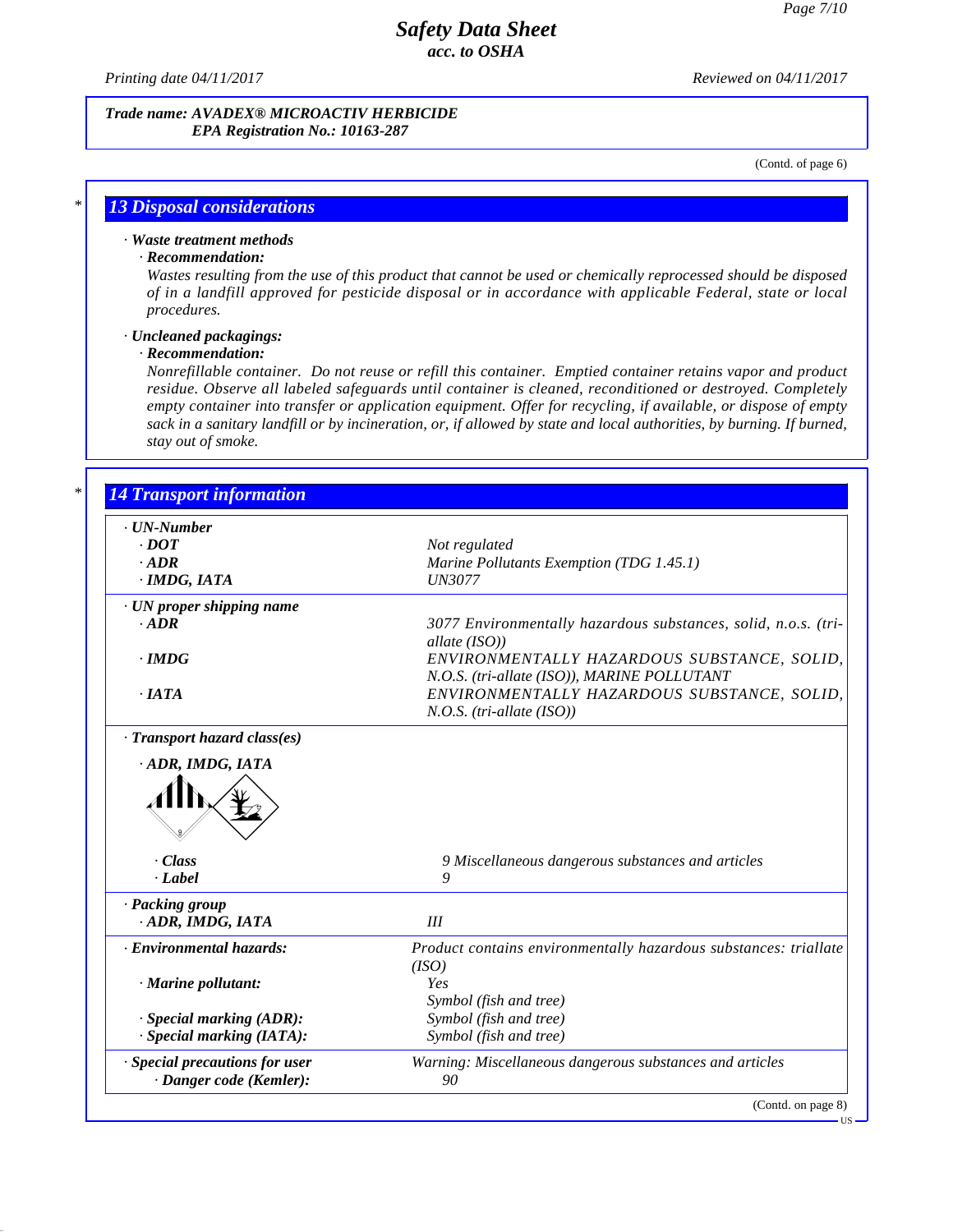*Printing date 04/11/2017 Reviewed on 04/11/2017*

### *Trade name: AVADEX® MICROACTIV HERBICIDE EPA Registration No.: 10163-287*

|                                                                                     | (Contd. of page 7)                                                                                                                                 |
|-------------------------------------------------------------------------------------|----------------------------------------------------------------------------------------------------------------------------------------------------|
| · EMS Number:                                                                       | $F-A, S-F$                                                                                                                                         |
| · Transport in bulk according to Annex II of<br><b>MARPOL73/78 and the IBC Code</b> | Not applicable                                                                                                                                     |
| · Transport/Additional information:                                                 |                                                                                                                                                    |
| $\cdot$ ADR<br>$\cdot$ Excepted quantities (EQ)                                     | Code: El<br>Maximum net quantity per inner packaging: 30 g<br>Maximum net quantity per outer packaging: 1000 g                                     |
| $\cdot$ IMDG<br>$\cdot$ Limited quantities (LQ)<br>$\cdot$ Excepted quantities (EQ) | $5 \ kg$<br>Code: El<br>Maximum net quantity per inner packaging: 30 g<br>Maximum net quantity per outer packaging: 1000 g                         |
| · UN "Model Regulation":                                                            | <i>US DOT:</i><br>Non Bulk: Not regulated<br>Bulk: UN3077, RQ, Environmentally hazardous substances, solid,<br>$n.o.s.$ (tri-allate (ISO)), 9, III |
|                                                                                     | All others mode of transportation:<br>UN3077, Environmentally hazardous substances, solid, n.o.s. (tri-<br>allate $(ISO)$ ), 9, III                |

# *\* 15 Regulatory information*

*· Safety, health and environmental regulations/legislation specific for the substance or mixture EPA /FIFRA Information:*

This chemical is a pesticide product registered by the Environmental Protection Agency (EPA) and is subject to *certain labeling requirements under federal pesticide law. These requirements differ from the classification criteria and hazard information required for safety data sheets, and for workplace labels of non-pesticide chemicals.*

*· SARA Title III*

44.2.1

| · Section 355 (extremely hazardous substances):               |  |  |
|---------------------------------------------------------------|--|--|
| None of the ingredients are listed.                           |  |  |
| · Section 313 (Specific toxic chemical listings):             |  |  |
| CAS: $2303-17-5$ triallate (ISO)                              |  |  |
| · TSCA (Toxic Substances Control Act):                        |  |  |
| None of the ingredients are listed.                           |  |  |
| · Proposition 65                                              |  |  |
| Chemicals known to cause cancer:                              |  |  |
| CAS: 14808-60-7 Quartz (SiO2)                                 |  |  |
| · Chemicals known to cause reproductive toxicity for females: |  |  |
| None of the ingredients are listed.                           |  |  |
| · Chemicals known to cause reproductive toxicity for males:   |  |  |
| None of the ingredients are listed.                           |  |  |

(Contd. on page 9)

US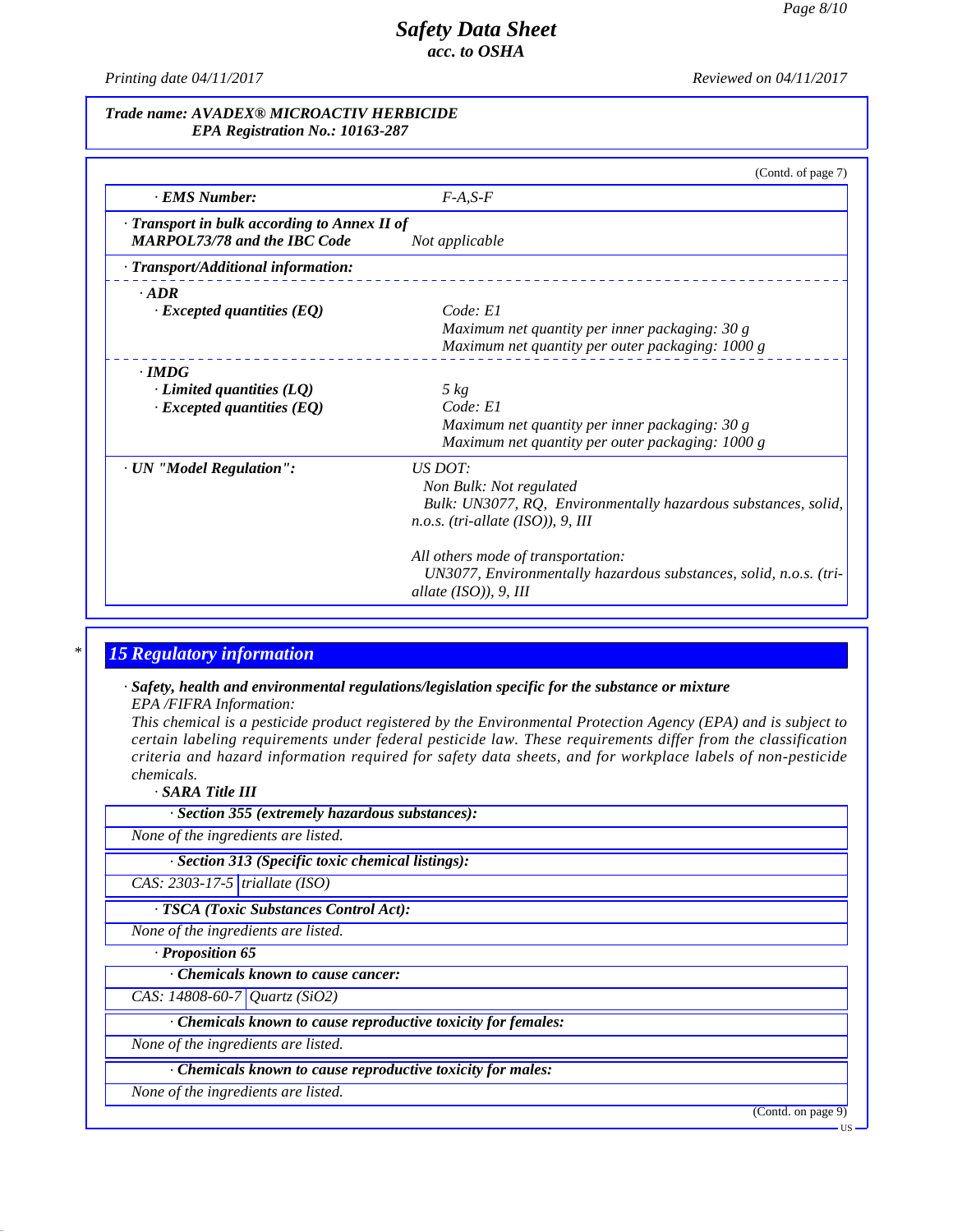*Printing date 04/11/2017 Reviewed on 04/11/2017*

### *Trade name: AVADEX® MICROACTIV HERBICIDE EPA Registration No.: 10163-287*

(Contd. of page 8)

*· Chemicals known to cause developmental toxicity:*

*None of the ingredients are listed.*

*· Carcinogenicity categories*

*· EPA (Environmental Protection Agency)*

*None of the ingredients are listed.*

*· TLV (Threshold Limit Value established by ACGIH)*

*CAS: 14808-60-7 Quartz (SiO2) A2*

### *· NIOSH-Ca (National Institute for Occupational Safety and Health)*

*CAS: 14808-60-7 Quartz (SiO2)*

### *· GHS label elements*

*The product is classified and labeled according to the Globally Harmonized System (GHS).*

*· Hazard pictograms Not applicable*

*· Signal word (US EPA) CAUTION*

*· Hazard-determining components of labeling: triallate (ISO)*

### *· Hazard statements*

*Causes moderate eye irritation. Avoid contact with skin, eyes, or clothing. Wash thoroughly with soap and water after handling. Prolonged or frequently repeated skin contact may cause allergic reactions in some individuals. May cause an allergic skin reaction.*

### *· Precautionary statements*

*Avoid breathing dust/fume/gas/mist/vapors/spray Wear protective gloves. Specific treatment (see on this label). Wash contaminated clothing before reuse. If skin irritation or rash occurs: Get medical advice/attention. Dispose of contents/container in accordance with local/regional/national/international regulations.*

### *· Chemical safety assessment: A Chemical Safety Assessment has not been carried out.*

## *\* 16 Other information*

44.2.1

This information is based on our present knowledge. However, this shall not constitute a guarantee for any *specific product features and shall not establish a legally valid contractual relationship.*

*· Department issuing SDS: Supply Chain*

*· Contact: sds@gowanco.com*

*· Date of preparation / last revision 04/11/2017 / 8*

*· Abbreviations and acronyms:*

ADR: Accord européen sur le transport des marchandises dangereuses par Route (European Agreement concerning the International *Carriage of Dangerous Goods by Road)*

*IMDG: International Maritime Code for Dangerous Goods*

(Contd. on page 10)

 $\mathbf{U}\mathbf{S}$   $\overline{\phantom{0}}$